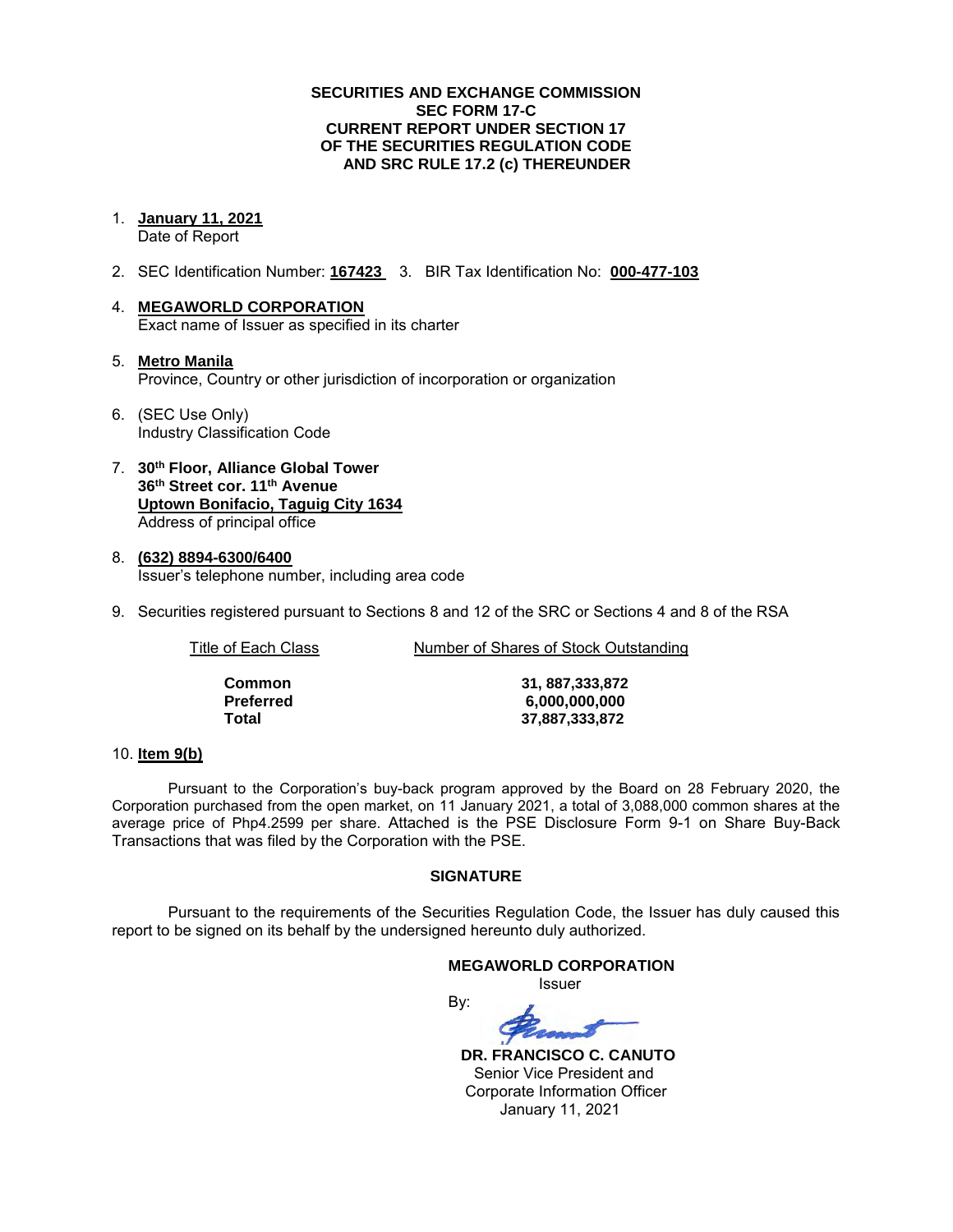# **SECURITIES AND EXCHANGE COMMISSION SEC FORM 17-C**

# **CURRENT REPORT UNDER SECTION 17 OF THE SECURITIES REGULATION CODE AND SRC RULE 17.2(c) THEREUNDER**

| Jan 11, 2021                                                                                                                                                           | 1. Date of Report (Date of earliest event reported)                                               |  |  |  |  |  |
|------------------------------------------------------------------------------------------------------------------------------------------------------------------------|---------------------------------------------------------------------------------------------------|--|--|--|--|--|
| 2. SEC Identification Number                                                                                                                                           |                                                                                                   |  |  |  |  |  |
| 167423                                                                                                                                                                 |                                                                                                   |  |  |  |  |  |
| 3. BIR Tax Identification No.                                                                                                                                          |                                                                                                   |  |  |  |  |  |
|                                                                                                                                                                        |                                                                                                   |  |  |  |  |  |
| 000-477-103                                                                                                                                                            |                                                                                                   |  |  |  |  |  |
| 4. Exact name of issuer as specified in its charter<br><b>MEGAWORLD CORPORATION</b>                                                                                    |                                                                                                   |  |  |  |  |  |
|                                                                                                                                                                        |                                                                                                   |  |  |  |  |  |
|                                                                                                                                                                        | 5. Province, country or other jurisdiction of incorporation                                       |  |  |  |  |  |
|                                                                                                                                                                        | <b>Metro Manila</b>                                                                               |  |  |  |  |  |
|                                                                                                                                                                        | 6. Industry Classification Code(SEC Use Only)                                                     |  |  |  |  |  |
| 7. Address of principal office<br>30th Floor, Alliance Global Tower 36th Street cor. 11th Avenue Uptown Bonifacio,<br><b>Taguig City</b><br><b>Postal Code</b><br>1634 |                                                                                                   |  |  |  |  |  |
|                                                                                                                                                                        | 8. Issuer's telephone number, including area code                                                 |  |  |  |  |  |
| (632) 8894-6300/6400                                                                                                                                                   |                                                                                                   |  |  |  |  |  |
|                                                                                                                                                                        | 9. Former name or former address, if changed since last report                                    |  |  |  |  |  |
| N/A                                                                                                                                                                    |                                                                                                   |  |  |  |  |  |
|                                                                                                                                                                        | 10. Securities registered pursuant to Sections 8 and 12 of the SRC or Sections 4 and 8 of the RSA |  |  |  |  |  |
| <b>Title of Each Class</b>                                                                                                                                             | Number of Shares of Common Stock Outstanding and Amount of Debt Outstanding                       |  |  |  |  |  |
| Common                                                                                                                                                                 | 31,887,333,872                                                                                    |  |  |  |  |  |
| Preferred                                                                                                                                                              | 6,000,000,000                                                                                     |  |  |  |  |  |
|                                                                                                                                                                        | 11. Indicate the item numbers reported herein                                                     |  |  |  |  |  |
| Item $9(b)$                                                                                                                                                            |                                                                                                   |  |  |  |  |  |

The Exchange does not warrant and holds no responsibility for the veracity of the facts and representations contained in all corporate disclosures, including financial reports. All data contained herein are prepared and submitted by the disclosing party to the Exchange, and are disseminated solely for purposes of information. Any questions on the data contained herein should be addressed directly to the Corporate Information Officer of the disclosing party.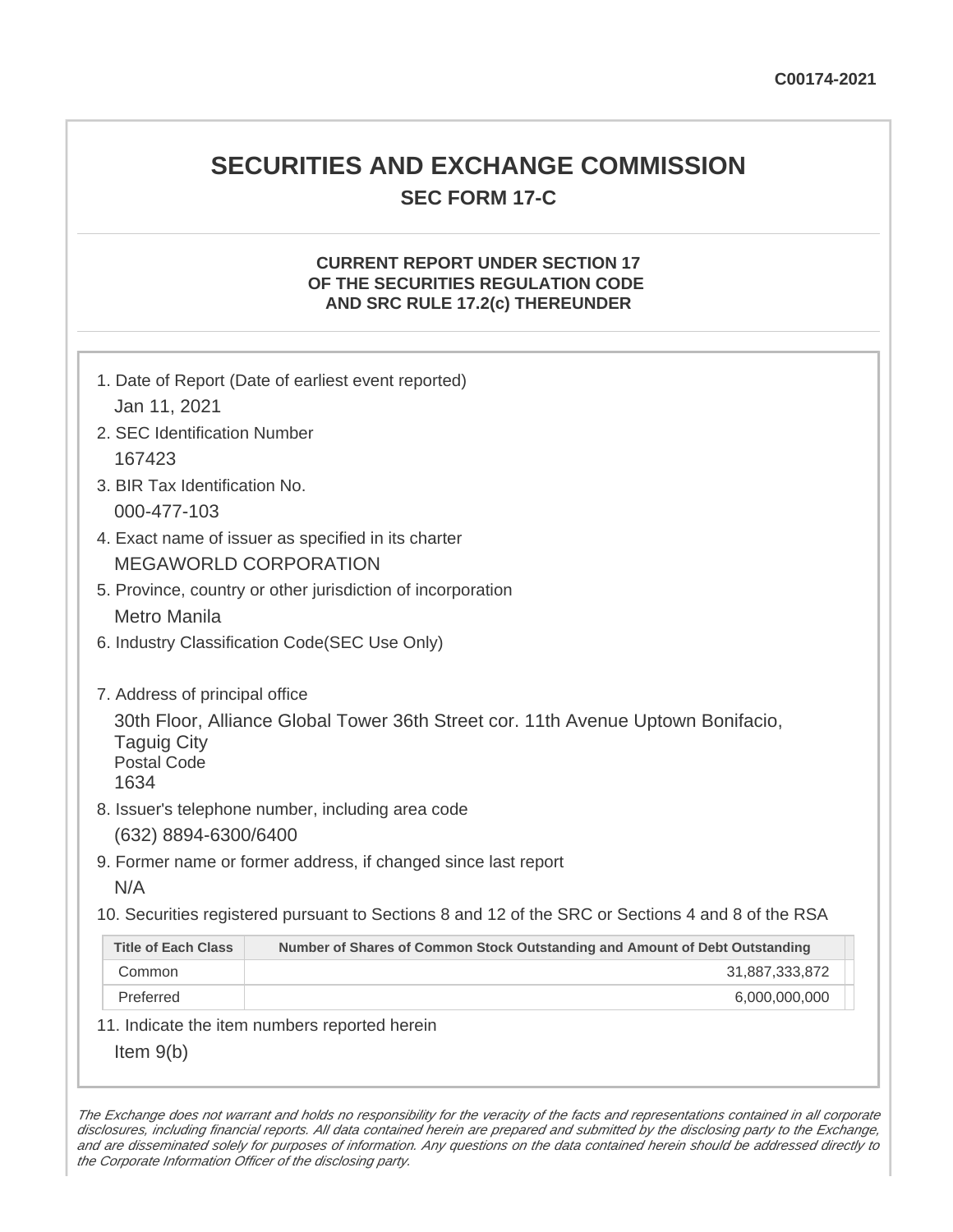

# **Megaworld Corporation MEG**

# **PSE Disclosure Form 9-1 - Share Buy-Back Transactions References: Section 9 of the Revised Disclosure Rules**

**Subject of the Disclosure**

Share Buy-Back Transactions

**Background/Description of the Disclosure**

Pursuant to the Corporation's buy-back program approved by the Board on 28 February 2020, the Corporation purchased from the open market, on 11 January 2021, a total of 3,088,000 common shares at the average price of Php4.2599 per share.

# **Type of Securities**

- **☑** Common
- □ Preferred N/A
- D Others N/A

### **Details of Share Buy-Back Transaction(s)**

| <b>Date of Transaction</b> | <b>Number of Shares Purchased</b> | <b>Price Per Share</b> |
|----------------------------|-----------------------------------|------------------------|
| Jan 11, 2021               | 331,000                           | 4.2900                 |
| Jan 11, 2021               | 1,149,000                         | 4.2800                 |
| Jan 11, 2021               | 31,000                            | 4.2700                 |
| Jan 11, 2021               | 45,000                            | 4.2600                 |
| Jan 11, 2021               | 56,000                            | 4.2500                 |
| Jan 11, 2021               | 1,187,000                         | 4.2400                 |
| Jan 11, 2021               | 227,000                           | 4.2300                 |
| Jan 11, 2021               | 62,000                            | 4.2200                 |
|                            | 3,088,000                         |                        |

## **Effects on Number of Shares**

|                           | <b>Before</b>  | After          |
|---------------------------|----------------|----------------|
| <b>Outstanding Shares</b> | 31,890,421,872 | 31,887,333,872 |